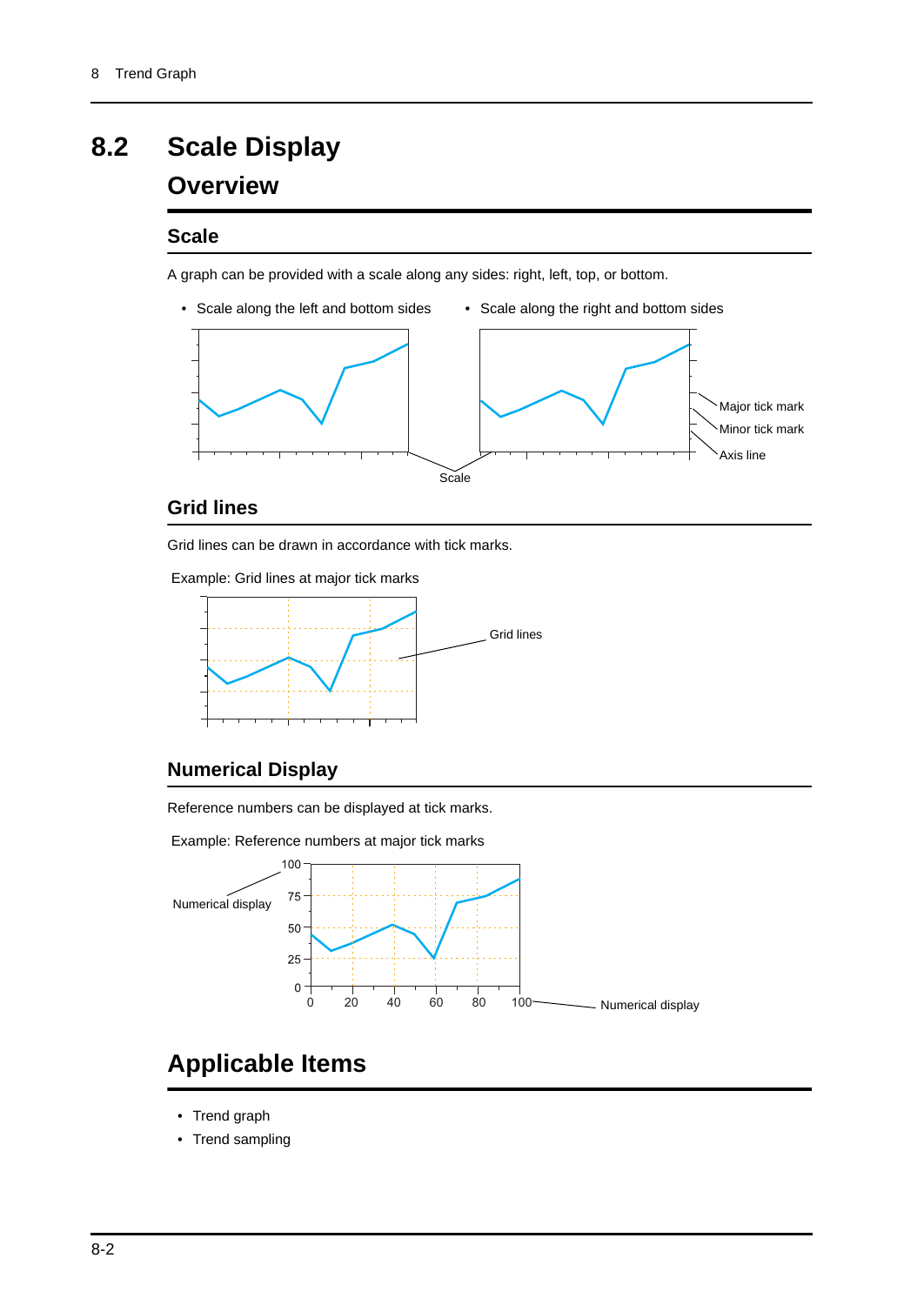# **Setting Items**

In the item dialog, open the [Scale] tab window, and check [ $\boxtimes$  Set scale display].

| 2345678                                                                                      |                                                                                                                  |
|----------------------------------------------------------------------------------------------|------------------------------------------------------------------------------------------------------------------|
| 12345678<br>12345678                                                                         |                                                                                                                  |
| Graph<br>Return<br>Reset                                                                     |                                                                                                                  |
| Click or double-click.                                                                       |                                                                                                                  |
| <b>Trend Sampling</b><br>⊠                                                                   | Example: Trend sampling                                                                                          |
| Reference Line Style Scale<br>Detail Coordinates<br>Main                                     |                                                                                                                  |
| Set scale display                                                                            |                                                                                                                  |
| Length of small scale<br>5<br>Color<br><b>Back Color</b><br>$\frac{\lambda}{\nu}$            |                                                                                                                  |
| Left<br>Right<br>Bottom Top                                                                  |                                                                                                                  |
| V Scale                                                                                      |                                                                                                                  |
| Small scale alignment<br>Equal divide<br>v                                                   |                                                                                                                  |
| 5<br>$\frac{\lambda}{\nu}$<br>No. of divisions                                               |                                                                                                                  |
| 15<br>the scales.<br>Make small scales larger every                                          |                                                                                                                  |
| <b>√</b> Grid Line<br>$\bullet$ Color<br>---- Line Type                                      |                                                                                                                  |
| Display only large scale                                                                     | Style                                                                                                            |
|                                                                                              | Digits 5<br>Decimal Point 0<br>$\div$<br>$\div$                                                                  |
| V Num. Display                                                                               | $\vert \cdot \vert$<br><b>Color</b>                                                                              |
| Style                                                                                        | $B \mid 1/4 \mid I$<br>Property                                                                                  |
| Display only large scale<br>m                                                                | ○ Flush Left ○ Center<br>⊙ Flush Right                                                                           |
|                                                                                              | $\times$ 1<br>$\left  \begin{array}{c c} \hline \downarrow & \vee & 1 & \downarrow \end{array} \right $<br>Enlar |
| <b>Range Setting</b><br>$\frac{\lambda}{\nu}$<br>No. $ 0 $<br>Match with the specified graph | Point.<br>12                                                                                                     |
| ◯ Set values                                                                                 | Windows Font<br>Courier New<br>Font                                                                              |
| Data Length<br>⊙1-Word<br>○2-Word                                                            | <b>Setting</b><br>Cancel                                                                                         |
| Input Type<br>⊙ DEC-/BCD<br>OFLOAT                                                           |                                                                                                                  |
| 0<br>100                                                                                     |                                                                                                                  |
|                                                                                              |                                                                                                                  |
|                                                                                              |                                                                                                                  |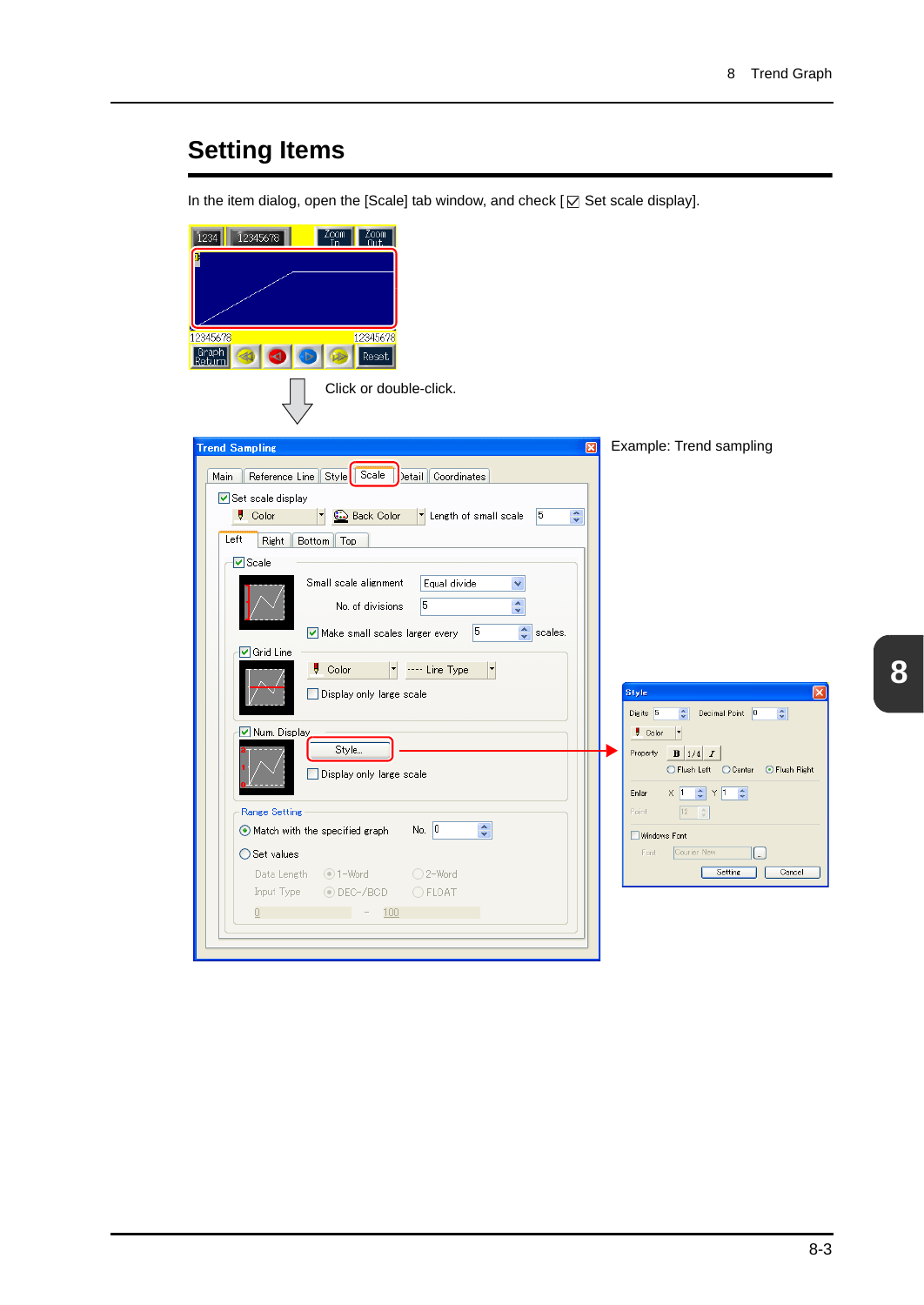| Color, Back Color                                                   | Select the color of the major and minor tick marks, and axis lines of the<br>scale.                                                                                                                                                                                                                                                                                   |  |                                                                                                                                                                                     |                                                   |  |
|---------------------------------------------------------------------|-----------------------------------------------------------------------------------------------------------------------------------------------------------------------------------------------------------------------------------------------------------------------------------------------------------------------------------------------------------------------|--|-------------------------------------------------------------------------------------------------------------------------------------------------------------------------------------|---------------------------------------------------|--|
|                                                                     | Each setting is common to all left, right, bottom, and top sides.                                                                                                                                                                                                                                                                                                     |  |                                                                                                                                                                                     |                                                   |  |
| Length of small scale                                               | Set the length of the minor tick marks of the scale.<br>This setting is common to all left, right, bottom, and top sides.<br>$1 - 16$                                                                                                                                                                                                                                 |  |                                                                                                                                                                                     |                                                   |  |
|                                                                     | The thickness of the marks is fixed.                                                                                                                                                                                                                                                                                                                                  |  |                                                                                                                                                                                     |                                                   |  |
| [□ Scale] in [Left],<br>[Right], [Bottom], and<br>[Top] tab windows | Check these boxes as necessary for the sides of the graph when<br>showing a scale, grid lines, or reference numbers.<br>Default: [☑ Left] and [☑ Bottom] checked                                                                                                                                                                                                      |  |                                                                                                                                                                                     |                                                   |  |
| Small scale alignment                                               | • [Equal divide] (based on [No. of divisions])<br>Minor tick marks are equally spaced according to the specified<br>number of divisions along the axis line.<br>• [Equal interval] (based on [No. of intervals])<br>Minor tick marks are equally spaced according to the specified<br>interval from the zero point along the axis line within the following<br>range. |  |                                                                                                                                                                                     |                                                   |  |
|                                                                     |                                                                                                                                                                                                                                                                                                                                                                       |  |                                                                                                                                                                                     |                                                   |  |
|                                                                     | <b>Direction</b>                                                                                                                                                                                                                                                                                                                                                      |  | Side                                                                                                                                                                                | Range                                             |  |
|                                                                     | LFT/RGT                                                                                                                                                                                                                                                                                                                                                               |  | Top/Bottom                                                                                                                                                                          | [X Axis Data Points] or [Range                    |  |
|                                                                     | UP/DW                                                                                                                                                                                                                                                                                                                                                                 |  | Left/Right                                                                                                                                                                          | Setting] in the [Scale] tab window                |  |
|                                                                     | LFT/RGT                                                                                                                                                                                                                                                                                                                                                               |  | Left/Right                                                                                                                                                                          | [Range Setting] in the [Scale] tab                |  |
|                                                                     | UP/DW                                                                                                                                                                                                                                                                                                                                                                 |  | Top/Bottom                                                                                                                                                                          | window                                            |  |
| $\Box$ Make small scales<br>larger every n scales.                  | Check this box when placing major tick marks.<br>The major tick mark is twice the length of the minor. The thickness of the<br>markings is fixed.                                                                                                                                                                                                                     |  |                                                                                                                                                                                     |                                                   |  |
| $\Box$ Grid Line                                                    | Check this box when drawing grid lines. Grid lines are drawn at the<br>major and minor tick marks of the scale.                                                                                                                                                                                                                                                       |  |                                                                                                                                                                                     |                                                   |  |
|                                                                     | Color, Line Type                                                                                                                                                                                                                                                                                                                                                      |  |                                                                                                                                                                                     | Set the color or the line type of the grid lines. |  |
|                                                                     | $\square$ Display only large<br>scale                                                                                                                                                                                                                                                                                                                                 |  | Check this box when drawing grid lines only<br>at the major tick marks of the scale.<br>Uncheck this box to draw grid lines at both<br>minor and major tick marks.                  |                                                   |  |
| □ Num. Display                                                      | Check this box when showing reference numbers at the major and minor<br>tick marks of the scale.                                                                                                                                                                                                                                                                      |  |                                                                                                                                                                                     |                                                   |  |
|                                                                     | Style                                                                                                                                                                                                                                                                                                                                                                 |  | Set the number of digits or the color of<br>reference numbers shown at tick marks.                                                                                                  |                                                   |  |
| $\square$ Display only large<br>scale                               |                                                                                                                                                                                                                                                                                                                                                                       |  | Check this box when showing reference<br>numbers only at the major tick marks of the<br>scale.<br>Uncheck this box to show reference numbers<br>at both minor and major tick marks. |                                                   |  |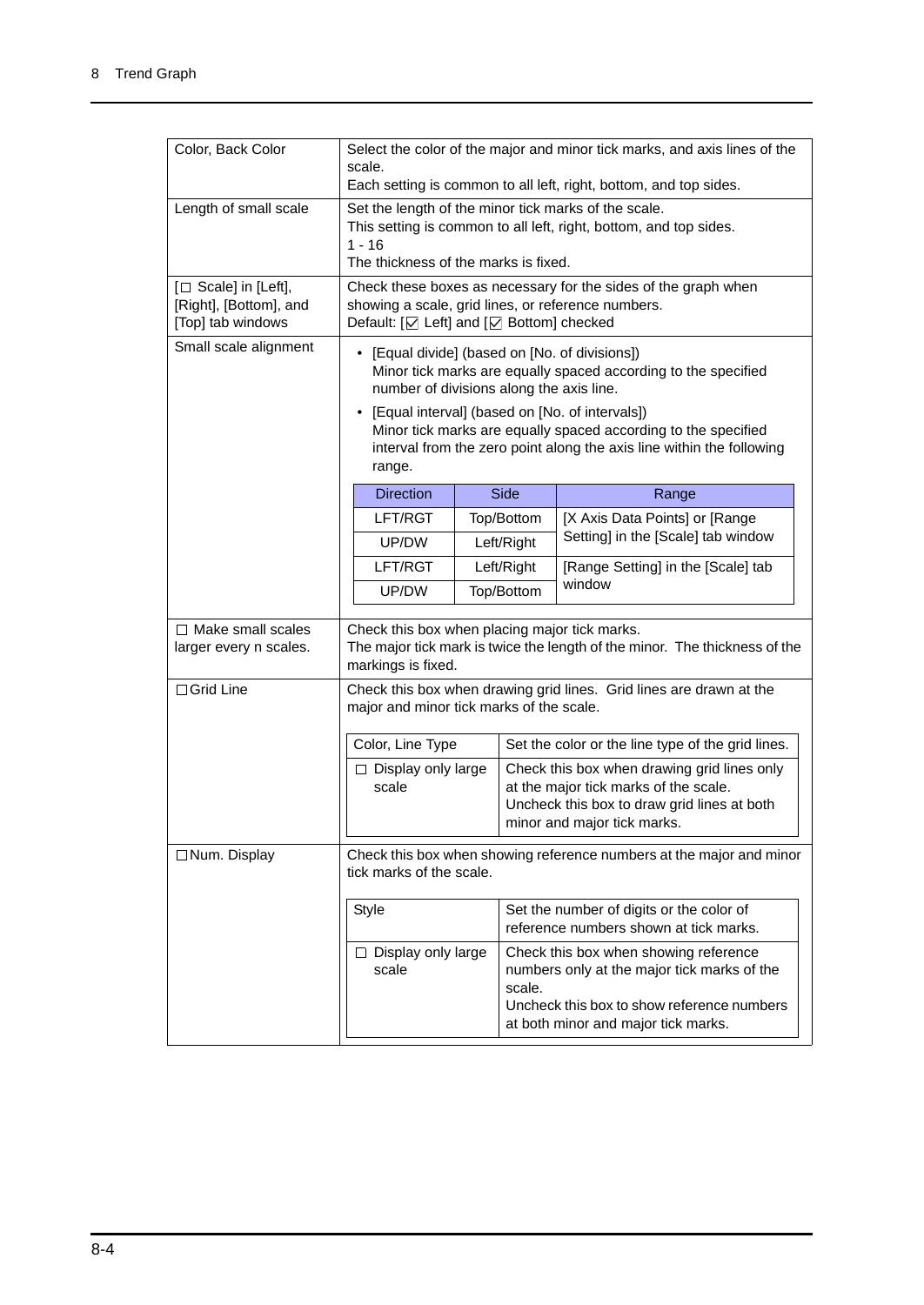| Range Setting | *<br>٠ | Settings in this area are valid, provided that [Small scale<br>alignment: Equal interval] is set or $[\sqrt{ }$ Num. Display] is<br>checked.<br>[Match with the specified graph] |            |                                                                 |  |  |  |
|---------------|--------|----------------------------------------------------------------------------------------------------------------------------------------------------------------------------------|------------|-----------------------------------------------------------------|--|--|--|
|               |        | <b>Direction</b>                                                                                                                                                                 | Side       | Range                                                           |  |  |  |
|               |        | LFT/RGT                                                                                                                                                                          | Top/Bottom | [X Axis Data Points] <sup>*1</sup>                              |  |  |  |
|               |        | UP/DW                                                                                                                                                                            | Left/Right |                                                                 |  |  |  |
|               |        | LFT/RGT                                                                                                                                                                          | Left/Right | [Graph Min. Value] and [Graph]<br>Max. Value] specified for the |  |  |  |
|               |        | UP/DW                                                                                                                                                                            | Top/Bottom | selected graph number <sup>*2</sup>                             |  |  |  |
|               |        | • [Set values]<br>Specify the minimum and maximum values using constants or<br>memory addresses. <sup>*2</sup>                                                                   |            |                                                                 |  |  |  |

- \*1 If  $[\Box \times \Diamond$  Scale] is checked in trend graph settings, the range is determined by the minimum and maximum values of the X scale.
- \*2 If the minimum and maximum values are specified with memory addresses (other than constants) in the [Range Setting] area and if these values are changed during RUN, an update resulting from the change occurs at the following times:
	- The screen including a trend graph or trend sampling is redrawn.
	- In the case of a trend graph, the bit for redraw or redraw after clear in the control memory is set (ON).
	- In the case of trend sampling, the macro command TREND\_REFRESH is executed.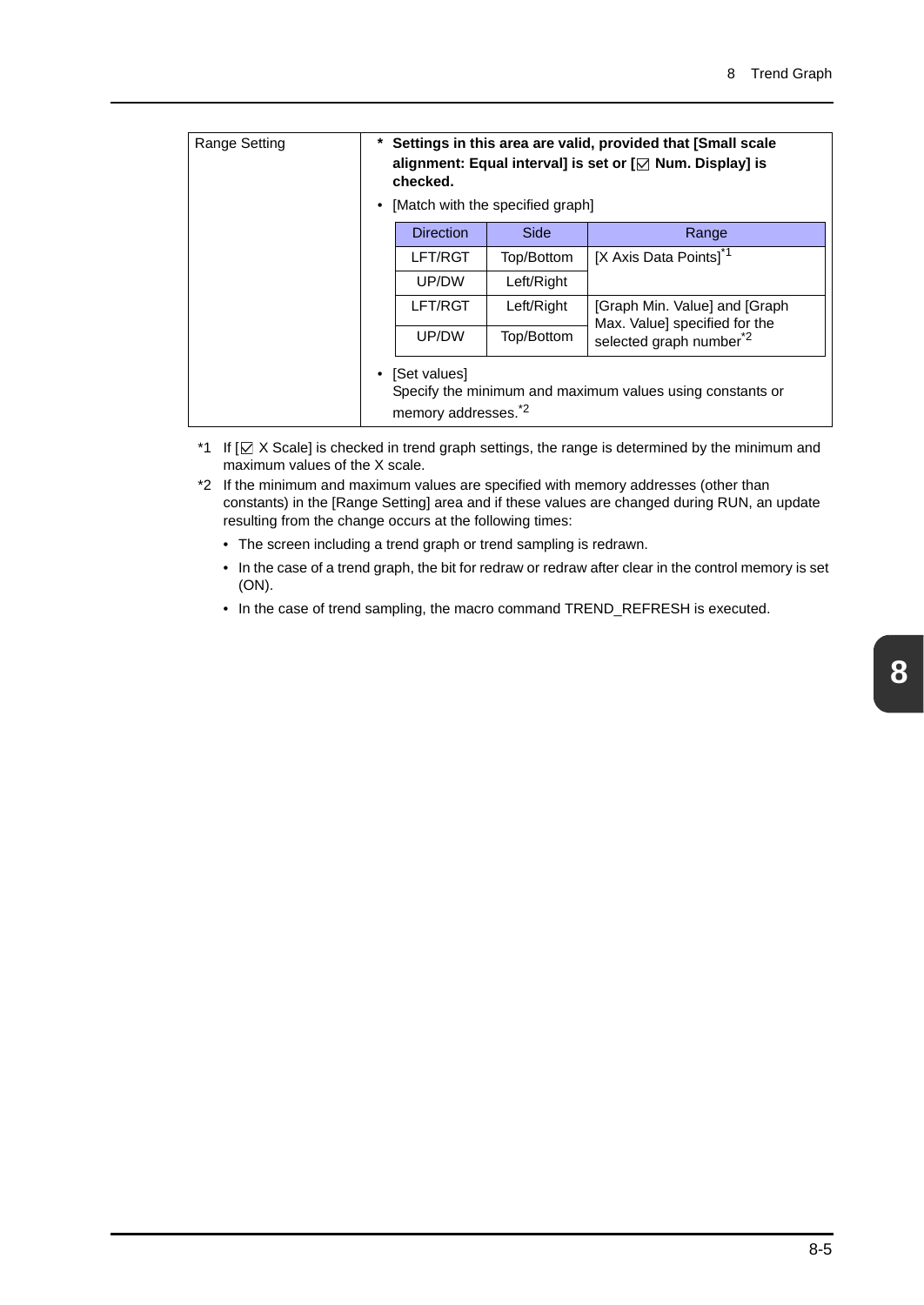### **Setting Procedure**

As an example, this section describes how to set a scale with reference numbers and grid lines for a trend graph.



- 1. Place a trend graph part without scale (\*) on the screen.
	- \* If scale settings are made for a graph part with scale, scales will overlap one another. Be sure to select a part without scale.



Scales doubly displayed

2. Click or double-click the trend graph part to open its item dialog. Make settings as necessary in the [Main] tab window. For more information on settings, refer to the V8 Series Reference Manual.